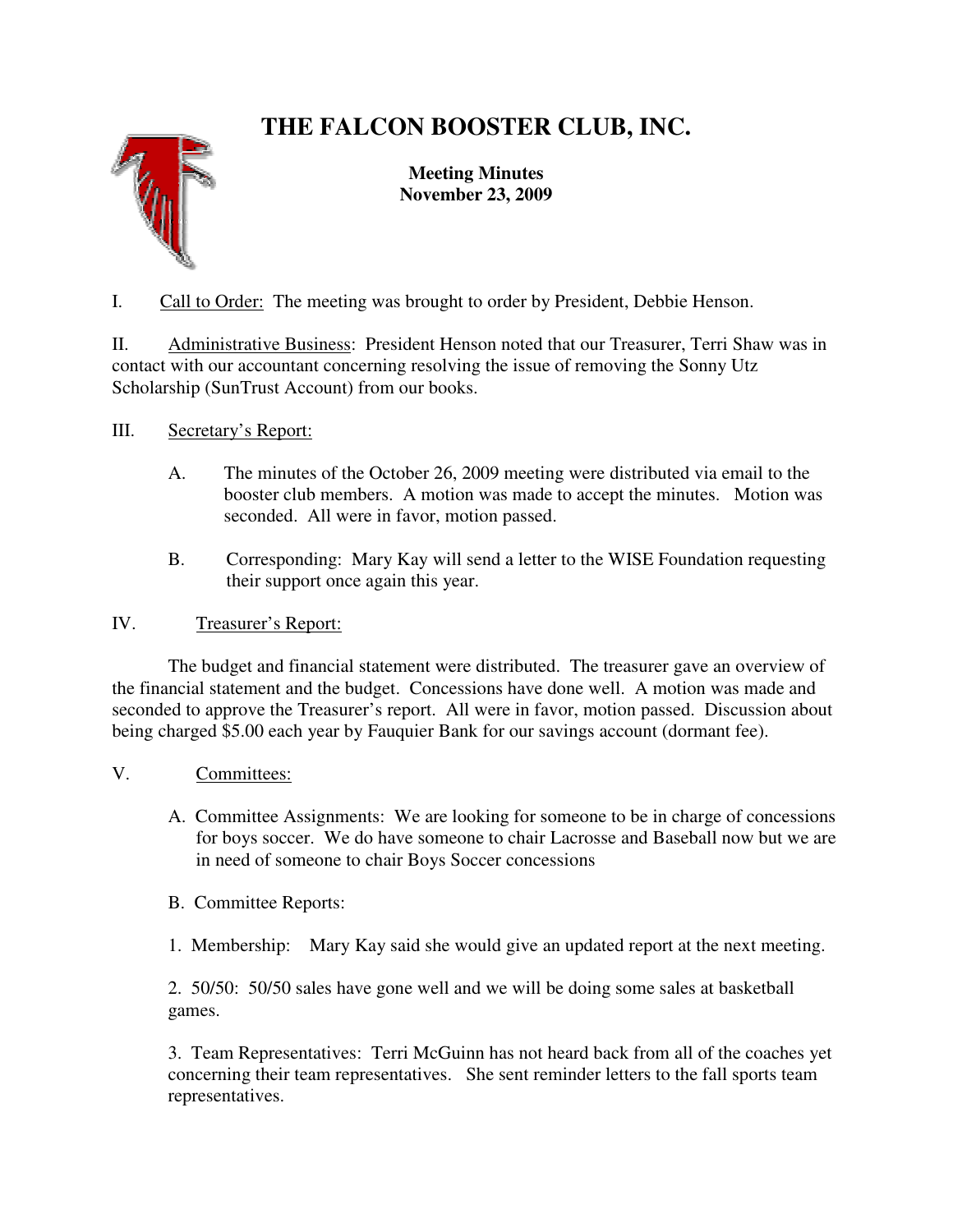#### 4. Concessions:

- a. Football Sharion Rigney thanked everyone who helped out in football concessions. Debbie Henson thanked Sharion and noted that it was good to see many new workers in concessions this year.
- b. Volleyball Mrs. Janoskie said volleyball concessions went well and thanked her volunteers.
- c. Basketball The basketball season concessions will begin next week and Mrs. Janoskie would like anyone willing to help to please contact her.
- d. Wresting The wrestling team has done their own concessions in the past and there was a discussion as to allowing them to continue to do so this year. A motion was made, seconded and approved for the wrestling team to handle their concessions again this year.

5. Programs: Program sales are completed and President Henson noted that some parents had expressed an interest in programs for other sports. If those parents are willing to be in charge of coordinating those efforts then we may look into this in the future.

6. Fall Awards: The fall awards will be held on November 30, 2009. Set up will be at 5:00 p.m.

7. Dinner Dance: The dinner/dance/raffle will be held on April 10, 2009. Mary Kay has ordered the liquor license and contacted the DJ. Terri Shaw has ordered the tickets which will be ready by the first of the year. There was discussion as to adding pull tickets to the event and the club elected not to pursue this addition to our event at this time.

8. P.E. Day: The date for PE day has been set for May 7, 2010 with a rain date of May 14, 2010.

#### VI. Activities Director's Report:

A. Report: Coach Creasy noted that we have changed the company we use for the awards plaques. The MVP plaques will be ordered from the Neff Company. Coach Creasy gave an overview of the fall sports. Varsity football was 5-5 with a great comeback at the end of the year. The JV Football team was undefeated (9-0), Golf won the districts and tournament, field hockey won district tournament and first round of regionals, volleyball advanced to the first round of regionals, boys cross country finished second in the district and girls finished third. We had one athlete, Emma Helsel who advanced to states and did well.